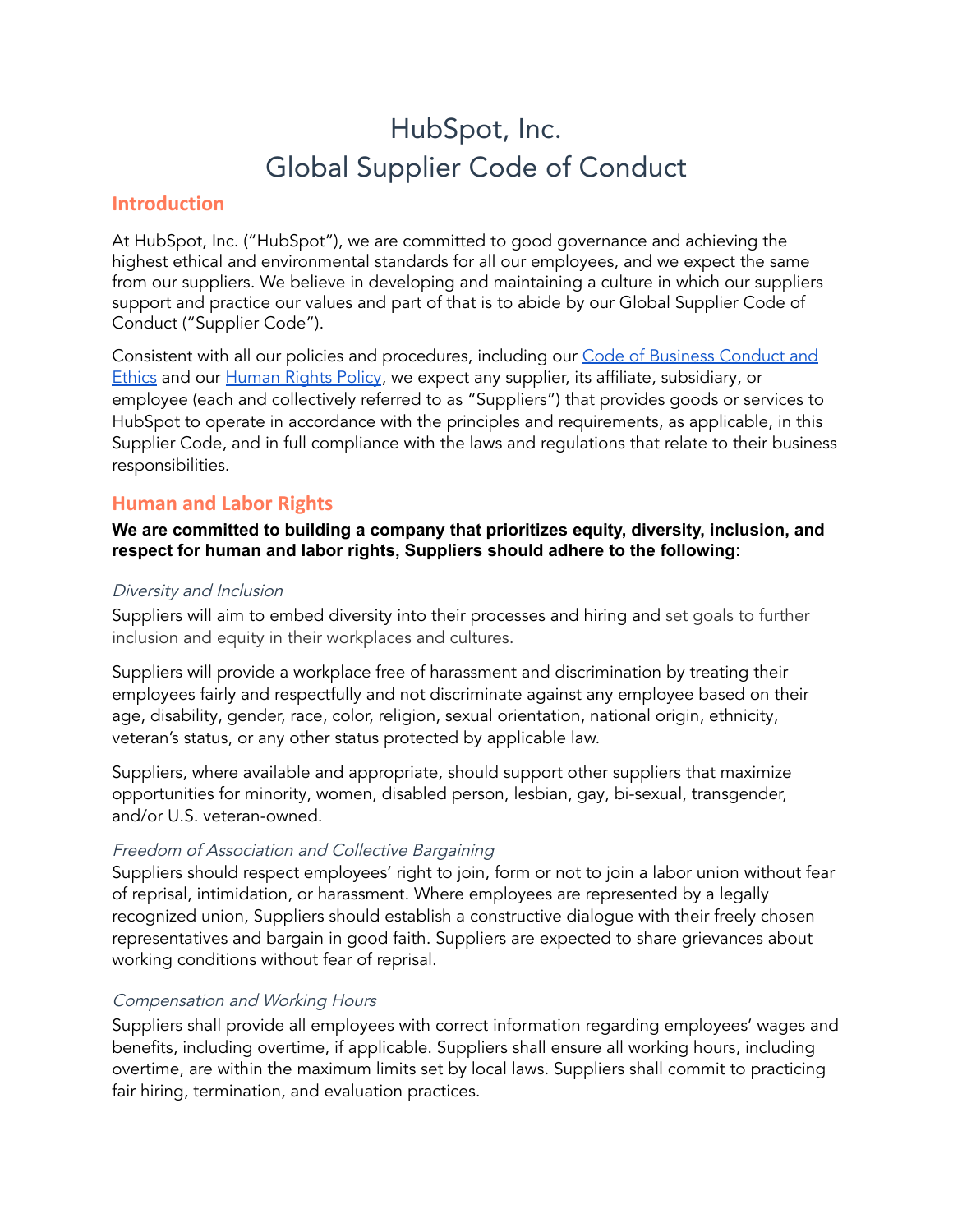## Modern Slavery, Human Trafficking, & Child Labor

Suppliers must prohibit and take affirmative action to prevent acts of modern slavery, involuntary prison labor, or forced, bonded, slave, or indentured labor from occuring in their own operations and within their own supply chains. We expect Suppliers to adhere to all applicable anti-modern slavery and human trafficking laws and regulations in force from time to time, including the UK's Modern Slavery Act 2015 and the Australian Modern Slavery Act 2018 (Cth).

Suppliers shall not employ child labor and must comply with minimum age provisions set forth in local laws, regulations, and international standards such as the ILO Conventions on Child Labour and UN Global Compact.

Should we become aware of any violations or issues related to slavery, human trafficking, or child labor in any part of a Supplier's supply chain, we will consult our legal team to ensure that appropriate measures are taken.

## **Safe & Healthy Workplace**

**The safety and health of our employees, and of employees across our value chain is of paramount importance, and we expect our Suppliers to provide a safe and healthy workplace for their employees.**

#### Workplace Protection and Prevention

Suppliers must provide employees with a clean, safe, and healthy workplace including minimizing exposure to safety hazards. Suppliers' employees should feel safe to report any dangerous or unsanitary work environment.

## **Culture of Ethics**

#### **Suppliers are expected to conduct business in accordance with the highest ethical standards and act with integrity.**

#### Anti-Corruption & Bribery

Suppliers shall follow all anti-corruption laws in their countries of operation and any law that implements the United States Foreign Corrupt Practices Act ("FCPA").

#### **Privacy**

Suppliers shall comply with all applicable privacy and information security laws and regulations related to the collection, storage, processing, transfer, and sharing of personal information and maintain compliant information security and privacy policies and procedures.

#### **Environmental Sustainability**

**We are committed to building a sustainable company, one that helps uplift the employees, communities, systems, and environment in which we operate, and we expect our Suppliers to conduct operations in an environmentally responsible manner.**

#### Environmental Compliance